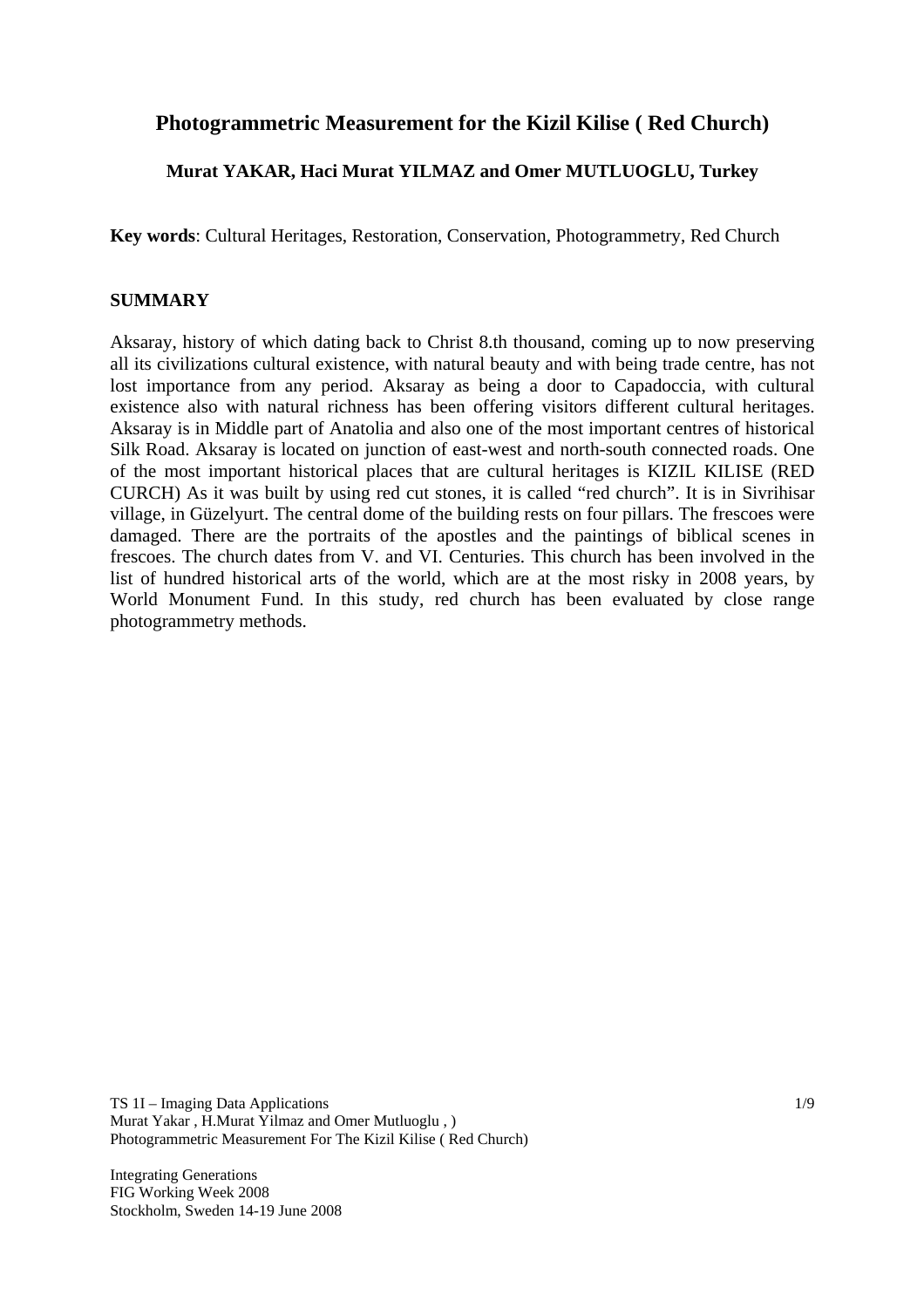# **Photogrammetric Measurement for the Kizil Kilise ( Red Church)**

## **Murat YAKAR, Haci Murat YILMAZ and Omer MUTLUOGLU, Turkey**

### **1. INTRODUCTION**

Harvey (1997) defines cultural heritage as the entire set of goods, real property, tangible and intangible assets, privately owned property, property pertaining to public and semi-public institutions, church property and national assets which have great historic, artistic, scientific and cultural value and which, therefore, are worthy of preservation by nations and peoples, serving as permanent features of people's identity down through the generations.

Monuments are undeniable documents of world history. Their thorough study is an obligation of our era to mankind's past and future. Surveying and photogrammetric methods are based on direct measurements of lengths and angles, either on the monument or on images thereof. They determine three-dimensional point coordinates in a common reference system and ensure uniform and specified accuracy. Moreover they provide adaptability, flexibility, speed, security and efficiency. All in all they present undisputed financial merits, in the sense that they are the only methods, which may surely meet any requirements with the least possible total cost and the biggest total profit (Georgopoulos and Ioannidis 2004; Fraser 1996).

There are several documentation techniques available (Böhler and Heinz 1999). Such techniques are indispensable tools for the conservation of heritage monuments. The conservation has to be carried out prior to the buildings destruction, transformation or undertaking of any intervention. These methods are envisaged to provide the building with a co-ordinates system (X,Y,Z) (Sienz et al., 2000). The methods and equipment commonly used for the documentation and surveying of buildings are (Scherer 2002): traditional manual methods, topographic methods, photogrammetric methods, and scanning methods.

Computers methods and close-range photogrammetry are proposed as a preventive method which allows to detect measure and track the temporal evolution of some structural problems detected, and also to assess the degree of conservation of the materials employed. Monuments and monumental groups are constructions of great value because they represent the history and memory of the communities where they are placed (Arias et al., 2005).

This church has been involved in the list of hundred historical arts of the world, which are at the most risky in 2008 years, by World Monument Fund (URL-1). In this study, red church has been evaluated by close range photogrammetry methods.

## **2. CLOSE RANGE PHOTOGRAMMETRY**

Photogrammetry technigues allow you to convert images of an object into a 3D model. Using a digital camera with known characteristic (lens focal length, imager size and number of pixels), you need a minimum of two pictures of an object. If you can indicate the same three

TS 1I – Imaging Data Applications Murat Yakar , H.Murat Yilmaz and Omer Mutluoglu , ) Photogrammetric Measurement For The Kizil Kilise ( Red Church)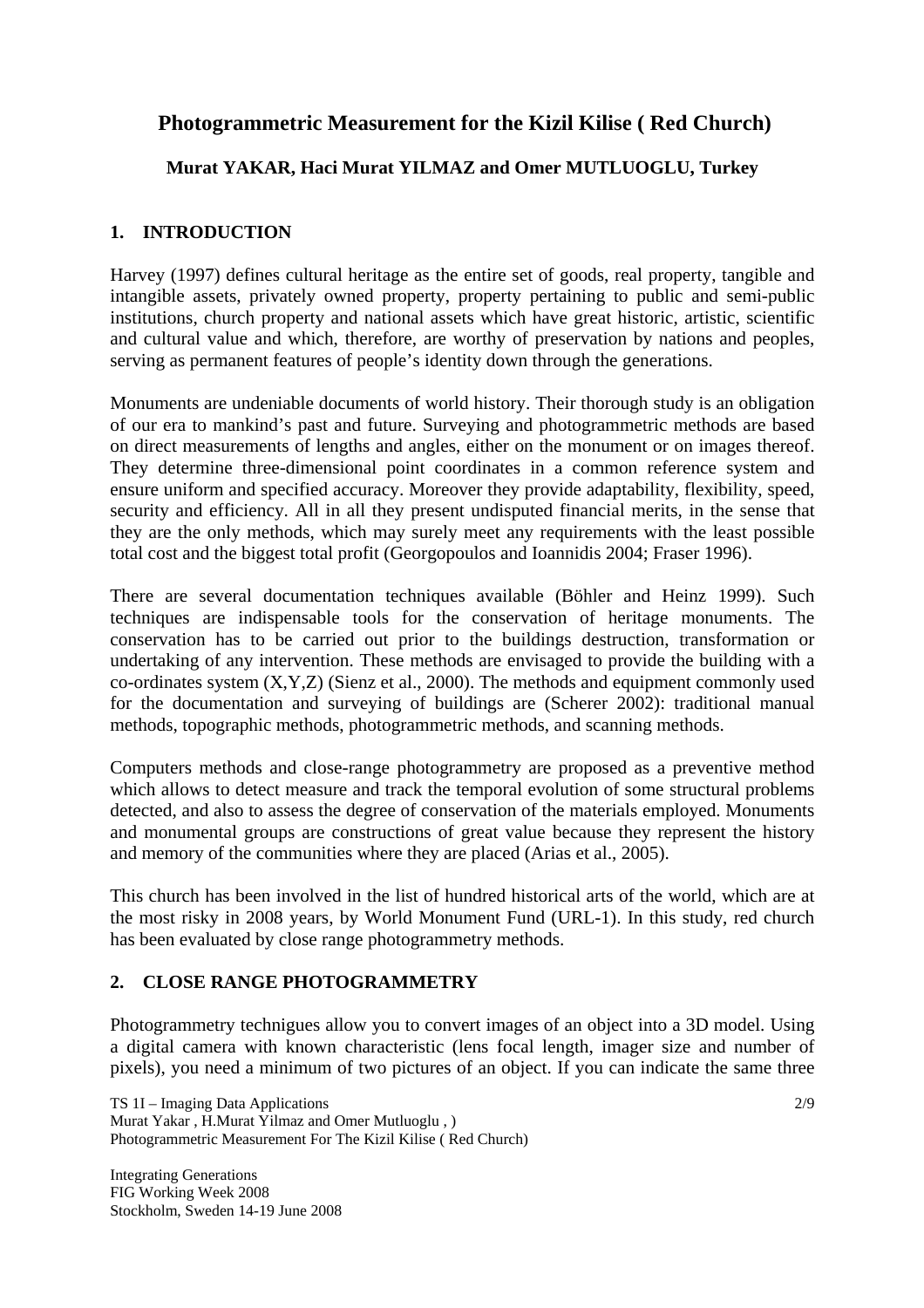object points in the two images and you can indicate a known dimension you can determine other 3D points in the images.

Digital Close range photogrammetry measures objects directly from photographs or digital images captured with a camera at close range. Digital cameras, visualization and automated image measuring software, and desktop computing power, have made digital close range photogrammetry a useful, practical tool for construction. The short duration of field work measuring time is a remarkable feature of photogrammetry. Photogrammetric works are normally performed without any contact with the object. For further information see Kraus (1997) and (2000). The use of the methods has spread worldwide due to factors such as the support granted by some international organizations (UNESCO, ICOMOS and CIPA). Three main types of architectural photogrammetric surveying are to be considered (Carbonell 1989): very accurate photogrammetric surveys, accurate photogrammetric surveys, and fast and simple photogrammetric surveys. The final result will be registered in the ''construction photogrammetric files''. These files are of great importance because they hold all the information needed to make any measurement or plan when required, either immediately subsequent to the surveying or later.

### **3. CASE STUDY (RED CHURCH)**

Aksaray is in Middle part of Anatolia and also one of the most important centres of historical Silk Road. Aksaray is located on junction of east-west and north-south connected roads. One of the most important historical places that are cultural heritages is KIZIL KILISE (RED CURCH) (Figure 2). As it was built by using red cut stones, it is called "red church". It is in Sivrihisar village, in Güzelyurt. The central dome of the building rests on four pillars. The frescoes were damaged. There are the portraits of the apostles and the paintings of biblical scenes in frescoes. The church dates from V. and VI. Centuries.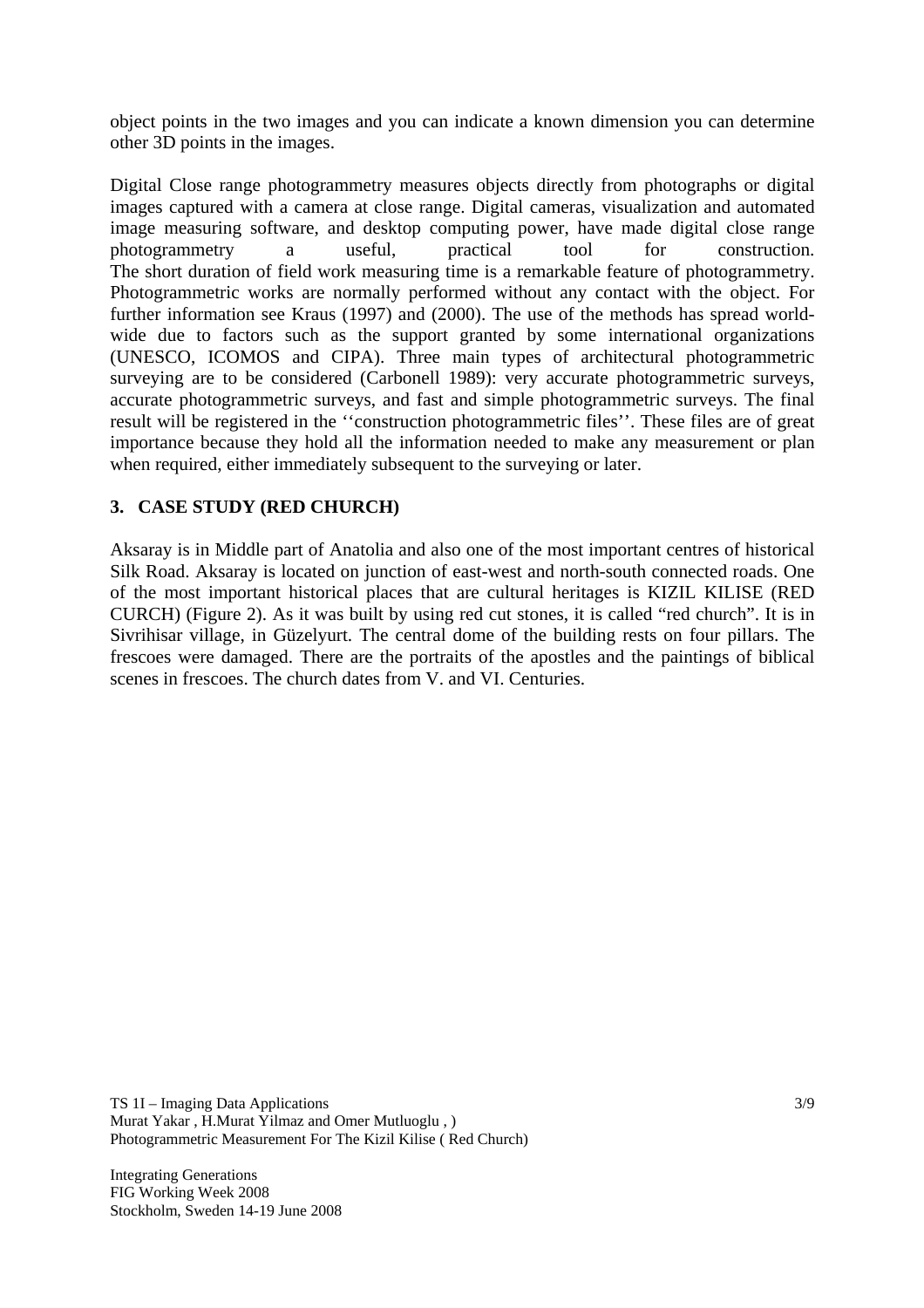

**Figure 1** Location of Aksaray (Sivrihisar) and Red Church

TS 1I – Imaging Data Applications Murat Yakar , H.Murat Yilmaz and Omer Mutluoglu , ) Photogrammetric Measurement For The Kizil Kilise ( Red Church)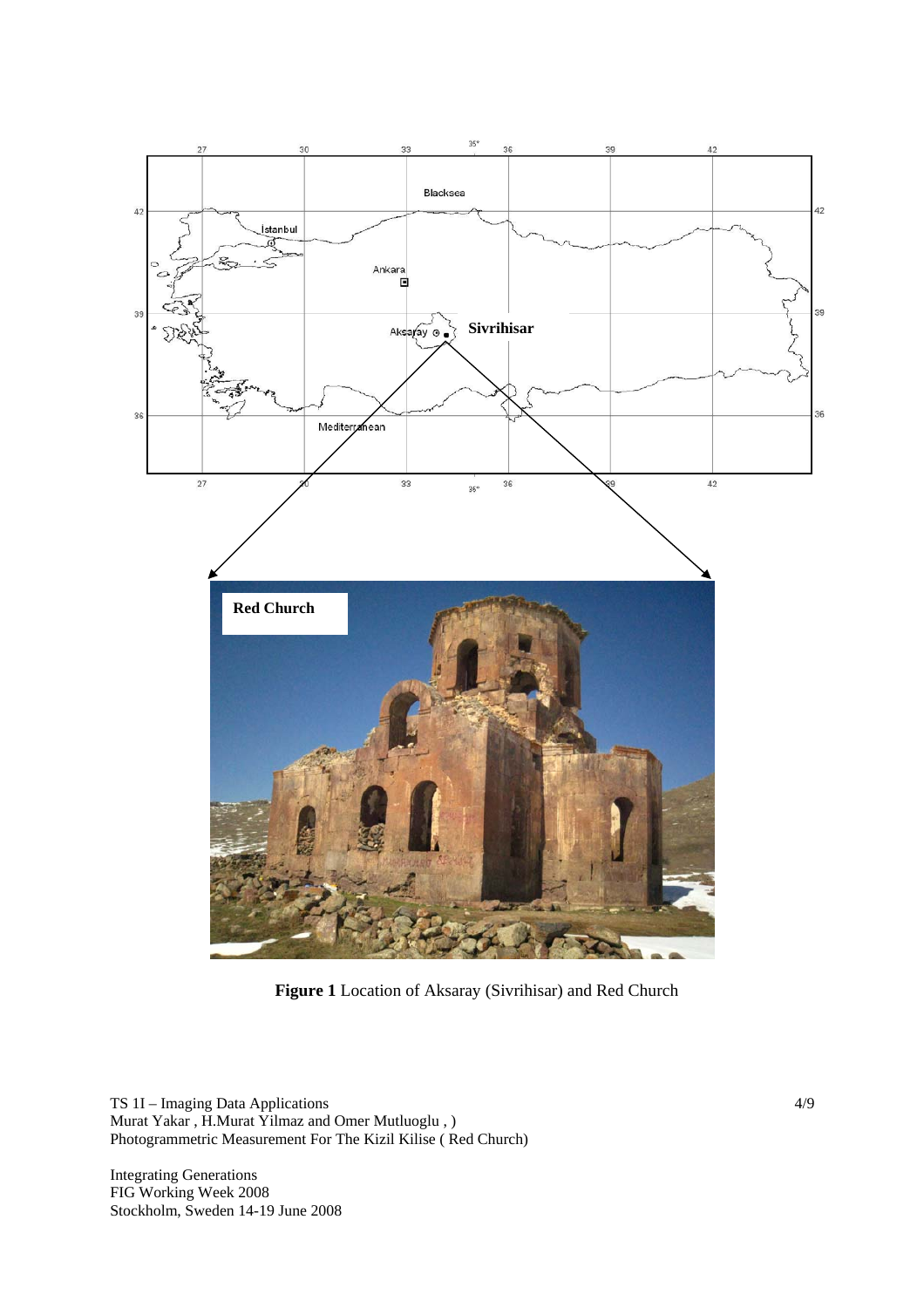#### **3.1 Field Studies**

Primarily, field studies should be completed at photogrammetric measurement studies. As is known, control points (target points) are essential because the image cannot be adjusted into its true position without accurate control points which surround the whole objects.



**Figure 2** Mark Plate

For this purposes, 20\*20cm2 paper number plates (target plates) which can be recognize on the photographs were prepared to use field studies (Figure 2)

To be able to make photogrammetric evaluation of Red Church traverse points have been established around the church and surveyed at local coordinate system. The geodetically measurement is very important to measure the control marks of the objects and connect all measurements together for 3D modeling. The precision of the all geometrical results is depended the precision of the geodetically measurement of the traverse points.

 Target number plates were fixed conveniently distributed on the surface of the church and measured from traverse points by using reflectorless total station. The Topcon GPT-3007 Series are Pulse Laser Total Stations with a superior non-prism measurement capability. Making use of an updated optical system, the GPT-3007 Series incorporates special techniques to provide accurate, reliable and safe non-prism distance measurement over a range of up to 1200 meters. Measurement accuracy is  $\pm$ (2 mm+2 ppm) for Topcon total station. After the adhering the target number plates on the surfaces of the church, photographs of the object were taken by CANON IXUS I7 ZOOM digital camera from different locations as stereoscopically.

The software provides complete functionality to carry out all surveying and stake out routines and calculations and to store all data in the instrument itself.

### **3.2 Photogrammetric Studies**

TS 1I – Imaging Data Applications Murat Yakar , H.Murat Yilmaz and Omer Mutluoglu , ) Photogrammetric Measurement For The Kizil Kilise ( Red Church) 5/9 In this study; PhotoModeler software was used. PhotoModeler is a windows based photogrammetry software developed by Eos System Inc. This software has been used to accurately model and measure a physical object from digital images. In PhotoModeler, a 3-D object model consists primarily of a set of spatial points, edges, and/or curves. Surfaces and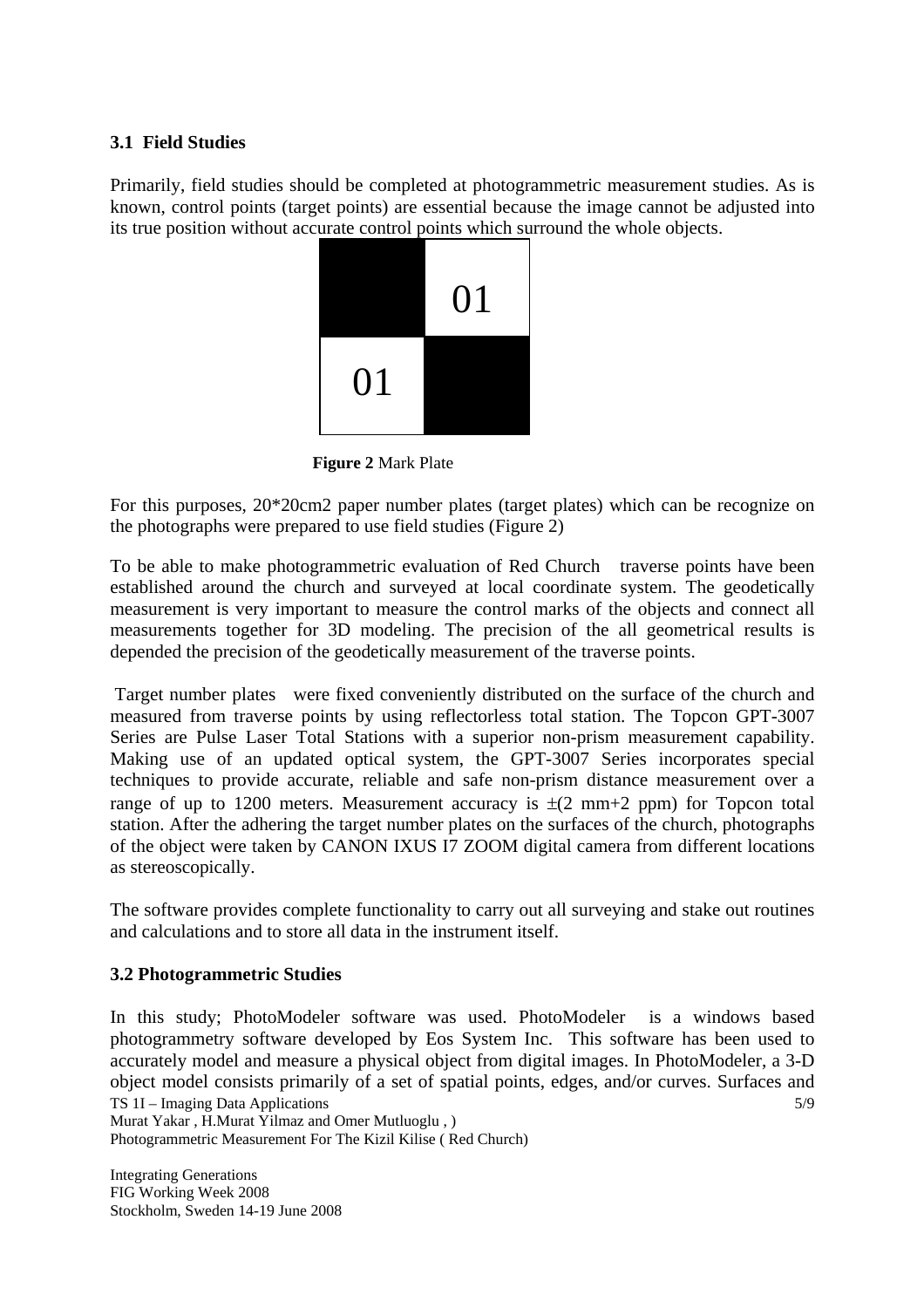textures can later be conveniently added to the basic wire frame model to create a realistic solid model. Measurements of distances between two points, lines and points, points and surfaces, etc. can be made using the measurement tool. 3-D models can be exported in DXF format to AutoCAD , VRML format and other well-known formats.

To use of the digital cameras at photogrammetric evaluation procedures; calibration of camera should be completed. In this study, calibration process was completed with using photomodeler calibration module. A simple procedure is used in PhotoModeler to carry out a camera calibration by analyzing a grid of targets. A total of eight images are needed for calibration purposes. Processing of the eight photographs in PhotoModeler produces the following camera parameters: principal point coordinates (the intersection of the optical axis with the image sensor); principal distance (the distance from the center of the lens to the principal point); lens distortion characteristics (radial and tangential); and sensor format size (pixel size and number of pixels).Calculated camera parameters of the CANON IXUS I7 ZOOM digital camera;

f=6,3943mm xpp=2.7955mm ypp=2.1083mm

6 basic steps were needed to create the 3D-model out of the photographs.

- 1. Photo-Import, i.e. the photographs had to be scanned
- 2. Marking of object points: Every object point, which would build the 3D model, had to be marked in every photograph.
- 3. Identify and reference the identical marked object points.
- 4. Calculation of the camera positions and orientations. During the same procedure, also the 3D coordinates of every marked and referenced object point are calculated. The result is the basic 3D-model with estimates of errors for every point.
- 5. Adjustment ad Scaling the model: this is done by telling the program the real distance between two object points, which was measured during the recording procedure (in our case the measured target points were used).

 6. Export of the data to other CAD packages to render the model, produce animations. dxf (2D ve 3D), 3D studio, Wavefront OBJ, WRML (1 ve 2), Raw ve Microsoft DirectX etc. (Photomodeler 5.0 Handbook, 2006; URL-2).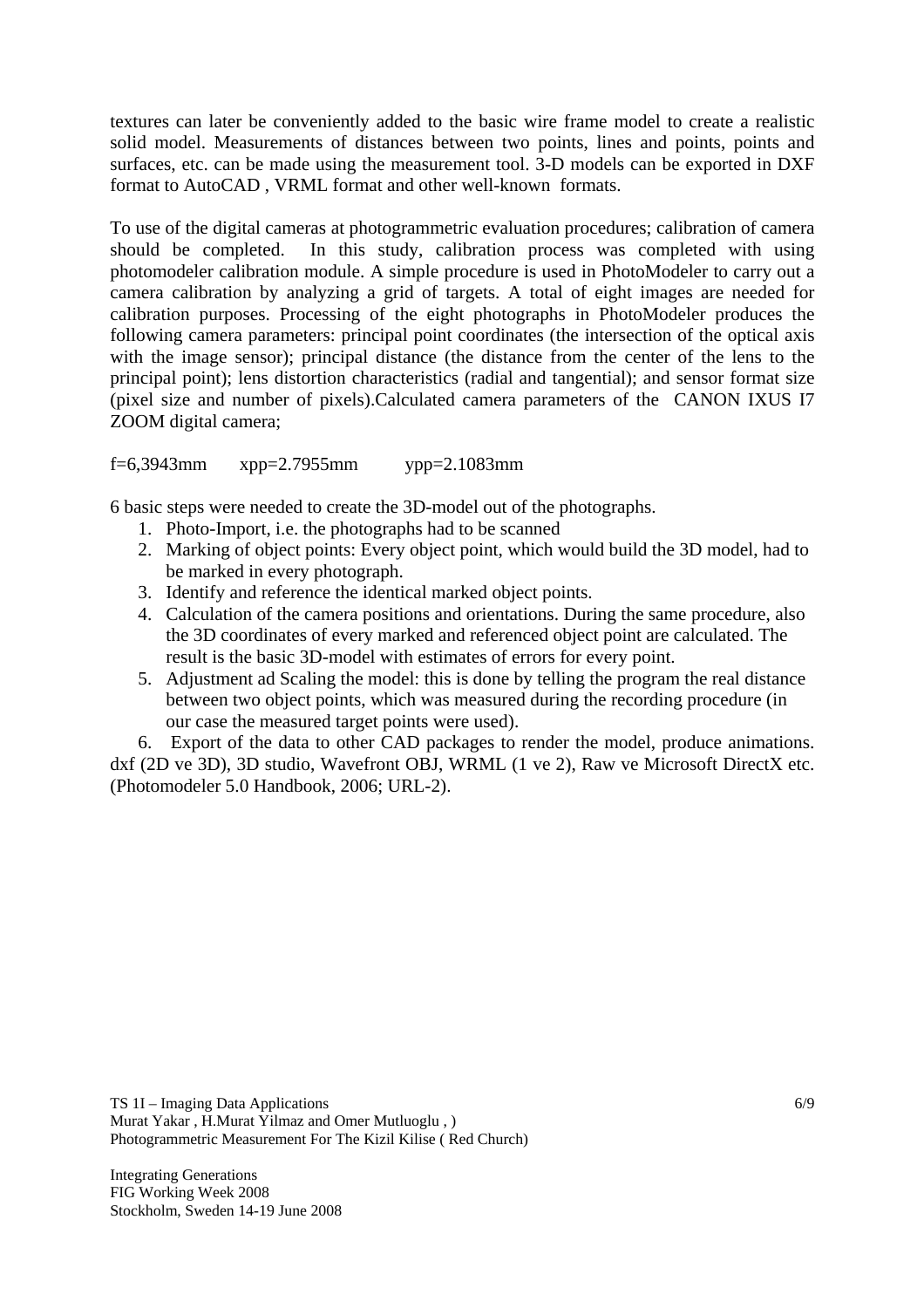

**Figure 3** 3D view of the Red Church

Photogrammetric evaluation procedures can be completed depending of the experience of the technicians and object details in one or a couple days. 3D autocad drawings of the Red Church are seen in Figure 3.

### **4. CONCLUSIONS**

Historical and cultural heritages are one of the most important connections between old civilizations and today's modern societies. Conservations of cultural heritages and transfer to next generations are both personal and social duties.

As is in the whole world, Turkey also is very rich in terms of cultural heritages. Although this riches, sufficient sensitivity aren't being showed to these worthy. Determination of the present position of these cultural heritages, documentation, and restotaration are historical responsibility. As both personal and administrative; we have to hold these cultural heritages in a good condition. Most of the cultural heritages are about to destroyed due to lack of interest.

In recent years, photogrammetric methods are being used for documentation of human being' common cultural heritages. With this technique, documentation studies can be completed much more economically and at short time with respect to classical methods. Because, photogrammetry use only mathematical equations and photographs. There is no need extra technical employee. There is no contact with object directly. For this reason, it is reliable method.

In turkey as soon as possible, saving of the cultural heritages from the disappearing will be the most important study in the name of human being. Photogrammetric methods can be used for these projects

TS 1I – Imaging Data Applications Murat Yakar , H.Murat Yilmaz and Omer Mutluoglu , ) Photogrammetric Measurement For The Kizil Kilise ( Red Church)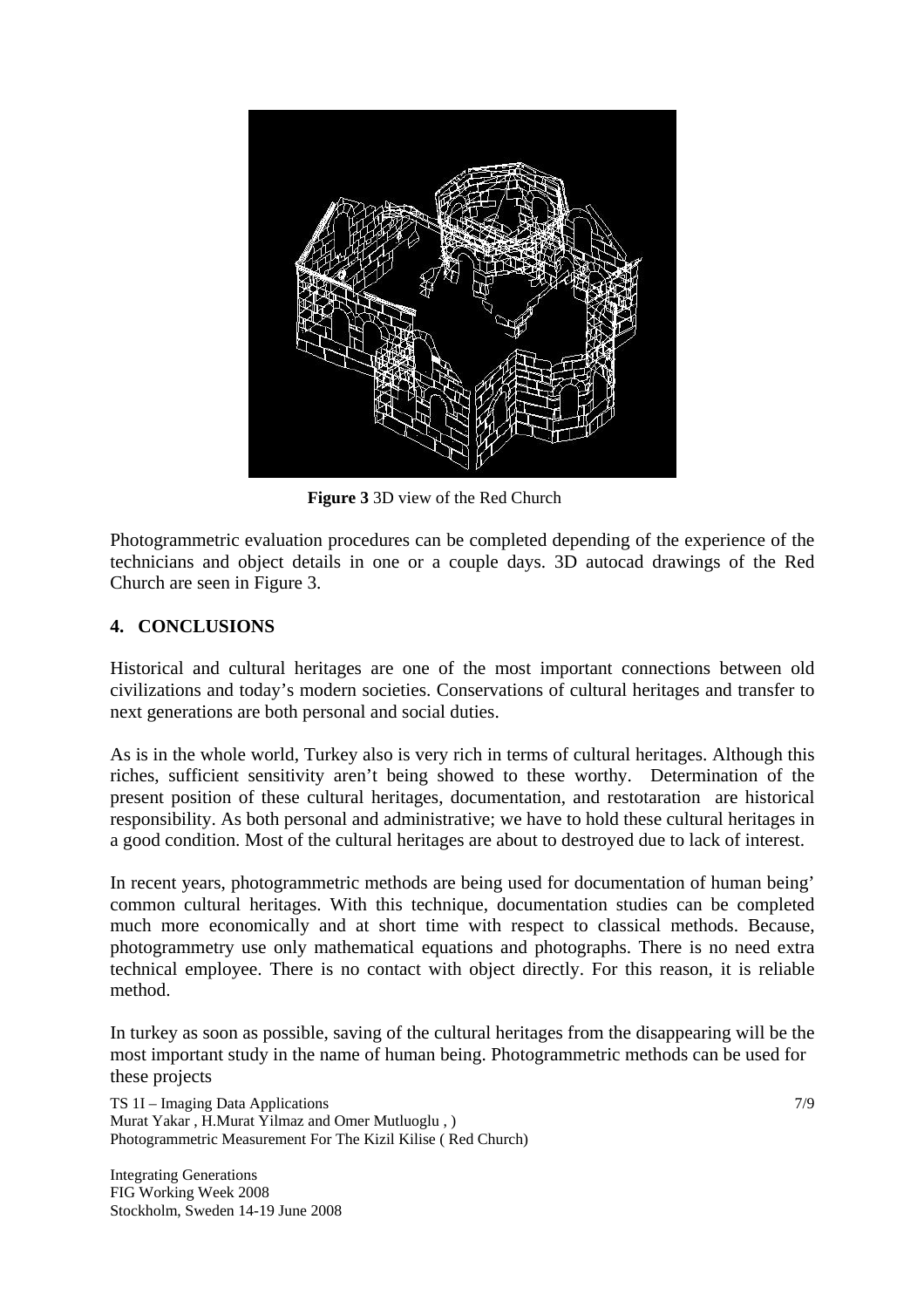#### **ACKNOWLEDGEMENTS**

This study is supported by The Scientific and Technological Research Council of Turkey, Project Number: 106 M 057

#### **REFERENCES**

Arias , P., Herraez , J., Lorenzo , H., Ordonez , C., Control of structural problems in cultural heritage monuments using close-range photogrammetry and computer methods Computers and Structures 83 (2005) 1754–1766

Böhler W, Heinz G. Documentation, surveying, photogrammetry. XVII CIPA Symposium. Recife, Olinda. Brazil. 1999. Available from http://www.i3mainz.fh-mainz.de/ publicat/cipa99/cipa99.pdf.

Carbonell M. Arquitectural photogrammetry. In: Karara HM, editor. Non-topographic photogrammetry. Falls Church, Virginia: ASPRS; 1989. p. 321–47.

Fraser, C.S., 1996. Chapter 9: Network design, Close range photogrammetry and machine vision. K. Atkinson ed., Whittles, Caithness, U.K., pp. 256-279.

Georgopoulos, A. and Ioannidis, C., Photogrammetric and Surveying Methods for the Geometric Recording of Archaeological Monuments, Archaeological Surveys, FIG Working Week 2004 Athens, Greece, May 22-27, 2004

Harvey, E.R., Política cultural en Argentina, Unesco, París, 1997.

Kraus K. Photogrammetry. Fundamentals and Standard processes, vol. 2. Köln, Germany: Dümmler; 1997.

Kraus K. Photogrammetry. Fundamentals and Standard processes, vol. 1. Köln, Germany: Dümmler; 2000.

Photomodeler 5.0 Handbook, 2006

Scherer M. About the synthesis of different methods in surveying. XVIII International Symposium of CIPA, Potsdam, Germany, 2002. p. 423–9.

] Sienz J, Szarvasy I, Hinton E, Andrade ML. Computational modelling of 3D objects by using fitting techniques and subsequent mesh generation. Comput Struct 2000;78: 397–413.

URL-1, http://www.wmf.org

URL-2, http://www.univie.ac.at/Luftbildarchiv/exhib/tempel/intro.htm

TS 1I – Imaging Data Applications Murat Yakar , H.Murat Yilmaz and Omer Mutluoglu , ) Photogrammetric Measurement For The Kizil Kilise ( Red Church)